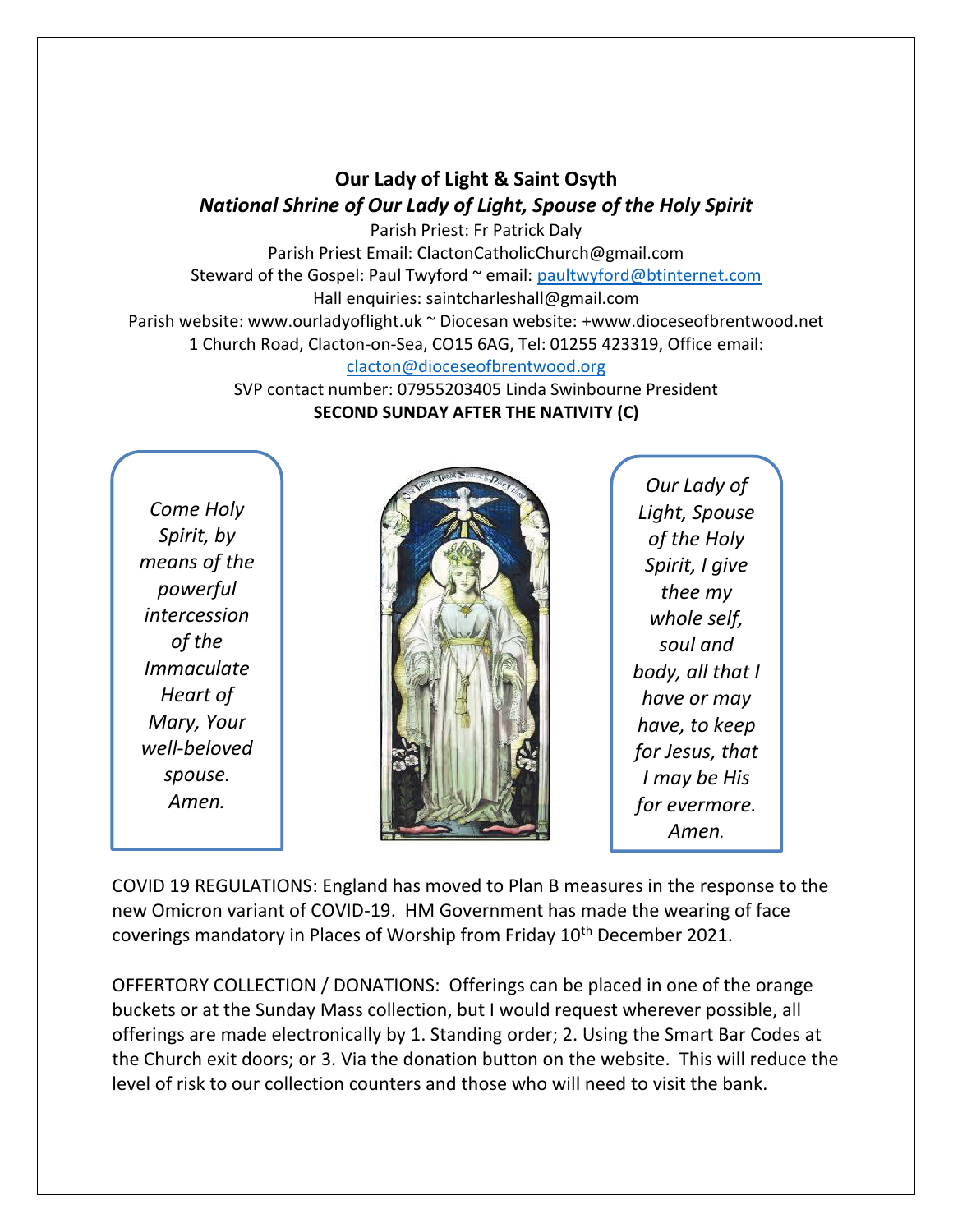Electronic offerings greatly reduce our bank charges. The bank details are: **Bank Title: Catholic Church Clacton-on-Sea, Sort Code 401322, Account Number: 41020463.** Members of the gift-aid scheme should quote their name and gift aid number in the Reference. Thank you for your generosity, for Gift Aiding your offerings, and for your support of the Parish. Fr Patrick.

THANK YOU: Thank you for all your cards, presents, generous offerings and prayers. Wishing you all a peaceful and Happy New Year. Fr Patrick.

CHURCH CLEANING TEAM: If you can give the occasional hour to the cleaning of the Lord's house – our beautiful Church, please give your details to Fr Patrick.

## John 1:1-18

In today's Gospel from John, we are told that, In the beginning was the Word: The Word was with God and The Word was God.' Jesus Christ is the Word of God. Jesus Christ is the Second Person of the Holy Trinity. Jesus Christ is God. God the Father chose to reveal Himself through the Word made Flesh. To know Jesus Christ is to know the Father. Jesus is the Way, the Truth, and the Life, and the only way to the Father. Jesus Christ shines His light of the love of the Father in a world consumed by the darkness of sin and death.

We are told that 'a man came, sent by God. His name was John'. John's birth was announced by the Archangel Gabrielle. He was born of a barren woman. He was sent to call the world to repentance in preparation of the coming of God Incarnate. He said of Jesus, 'I baptise you with water, but someone is coming, someone who is more powerful that I am, and I am not fit to undo the strap of His sandals.' We have all received the baptism of fire, the baptism of the Holy Spirit. Through our baptism, we have become temples of the Holy Spirit and adopted Sons and Daughters of God. We are told that, 'He gave power to become children of God, to all who believe in the name of Him, who was born not out of human stock or urge of the flesh or will of man but of God Himself'. The birth of Jesus Christ was announced by the Archangel Gabrielle to a virgin called Mary. Through her perfect consent to the will of God in her life, Mary conceived God Himself in her womb through the action of the Holy Spirit. Our Church is dedicated to 'Our Lady of Light, Spouse of the Holy Spirit'. Our Lady gave Jesus her humanity. Our Lady gave humanity the Light of the World – her Son Jesus Christ. She received the Son of God in her womb through the action of the Holy Spirit. Mary is called Spouse of the Holy Spirit because of the intimate and wonderful relationship existing between her and the Holy Spirit. God became man in order that mankind could become partakers in the divinity of God. It is the same God that we receive in the Holy Eucharist, the Body and Blood of Our Lord Jesus Christ. We consume the Holy Eucharist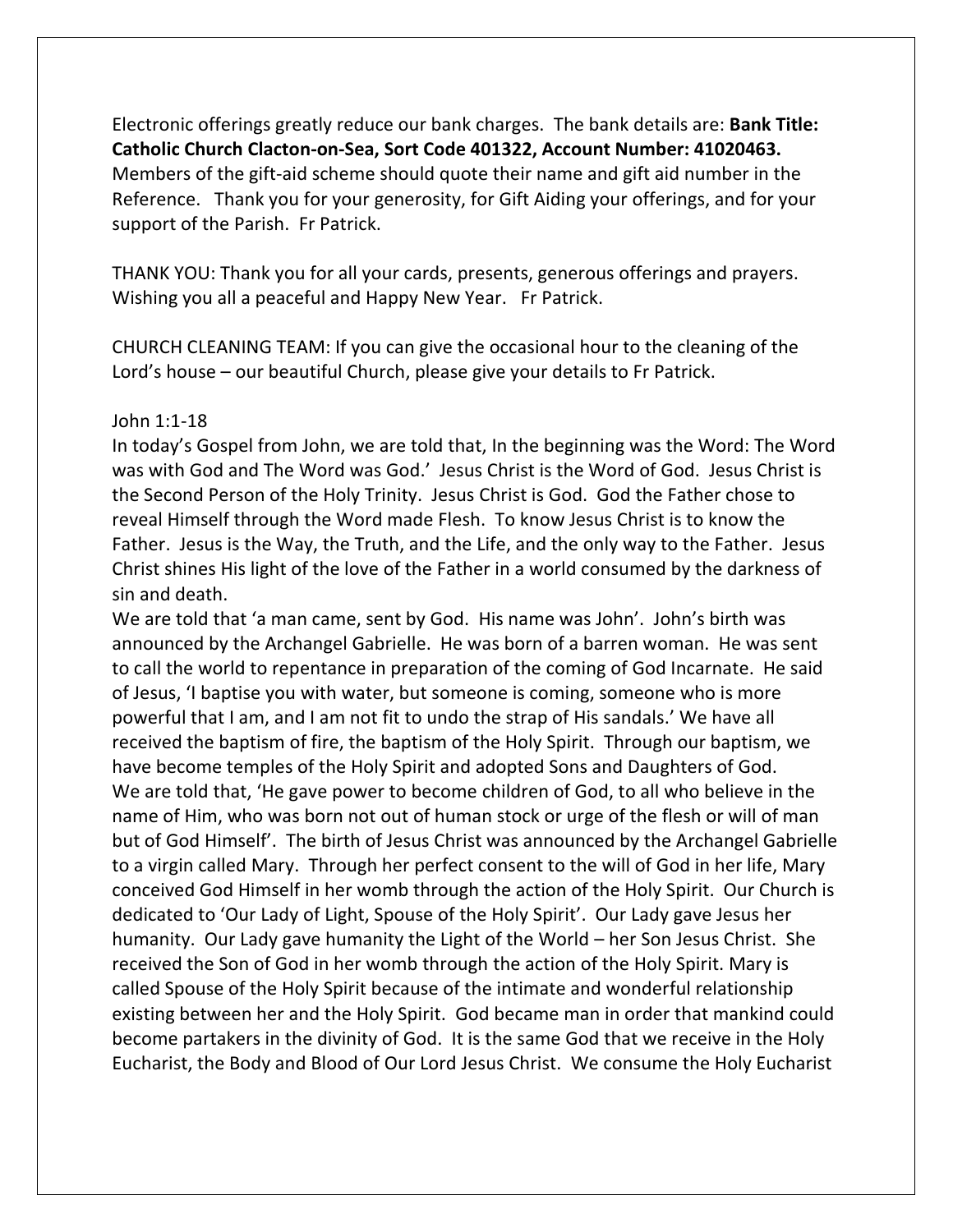to become what we consume. In the words of St John, the Baptist, He must become greater, and I must become smaller.

FR PATRICK: Will be away from the Parish from  $3^{rd}$  to  $12^{th}$  January. Fr Gerald Gosling will be providing cover.

FUNERAL: The funeral of Maureen Hurley will take place on Thursday 13<sup>th</sup> January. Please pray for the repose of her soul and for her family who are grieving on her death.

SECOND COLLECTION: There will be a collection at all Masses for the Society for the Protection of the Unborn Child (SPUC) during the weekend 15<sup>th</sup>/16<sup>th</sup> January 2022.

SVP SOUP KITCHEN RAFFLE: Winning numbers are: 412 (599215), 192 (477860), 686 (599215), 603 (599215), 753 (599215), 648 (599215), 42 (477860), 388 (599215), 318 (599215), 359 (599215), 184 (477860), 99 (477860). Please contact Linda on: 07955203405 to arrange collection.

FREE STUDY DAY: Professor John Morrill will lead a Study Day on 'The Evolution of the Mass' – event begins at 11.00 and ends at 13.30 on Saturday  $15<sup>th</sup>$  January. Go to [www.whatgoodnews.org](http://www.whatgoodnews.org/)

| Saturday 1 <sup>st</sup> January 2022.<br>Solemnity of Mary, Mother<br>of God.              | 9.30 am.               | MASS: Joe Rodohan RIP<br>Lorraine & Brendan Herlihy.                                           |
|---------------------------------------------------------------------------------------------|------------------------|------------------------------------------------------------------------------------------------|
| Saturday 1st January 2022.                                                                  | 11.00 am to 12.00 pm.  | <b>SACRAMENT OF</b><br><b>RECONCILIATION:</b><br>Confessions will be heard in<br>the Sacristy. |
| Saturday 1 <sup>st</sup> January 2022.                                                      | 11.00 am to 1.00 pm.   | Church is open for private<br>prayer with Exposition of the<br><b>Blessed Sacrament.</b>       |
| Saturday 1 <sup>st</sup> January 2022.                                                      | 12.00 pm.              | THE HOLY ROSARY.                                                                               |
| Saturday 1 <sup>st</sup> January 2022.<br>Vigil of the Second Sunday<br>after the Nativity. | $6.00 \,\mathrm{pm}$ . | MASS: Amy Lynn Lee &<br>Family Intentions.<br>Shane.                                           |
| Sunday 2 <sup>nd</sup> January 2022.<br>Second Sunday after the<br>Nativity.                | 8.30 am.               | MASS: John & Anne Lavey<br>Intentions.<br>Mrs C Pratt.                                         |

## **THIS WEEK'S SERVICES.**